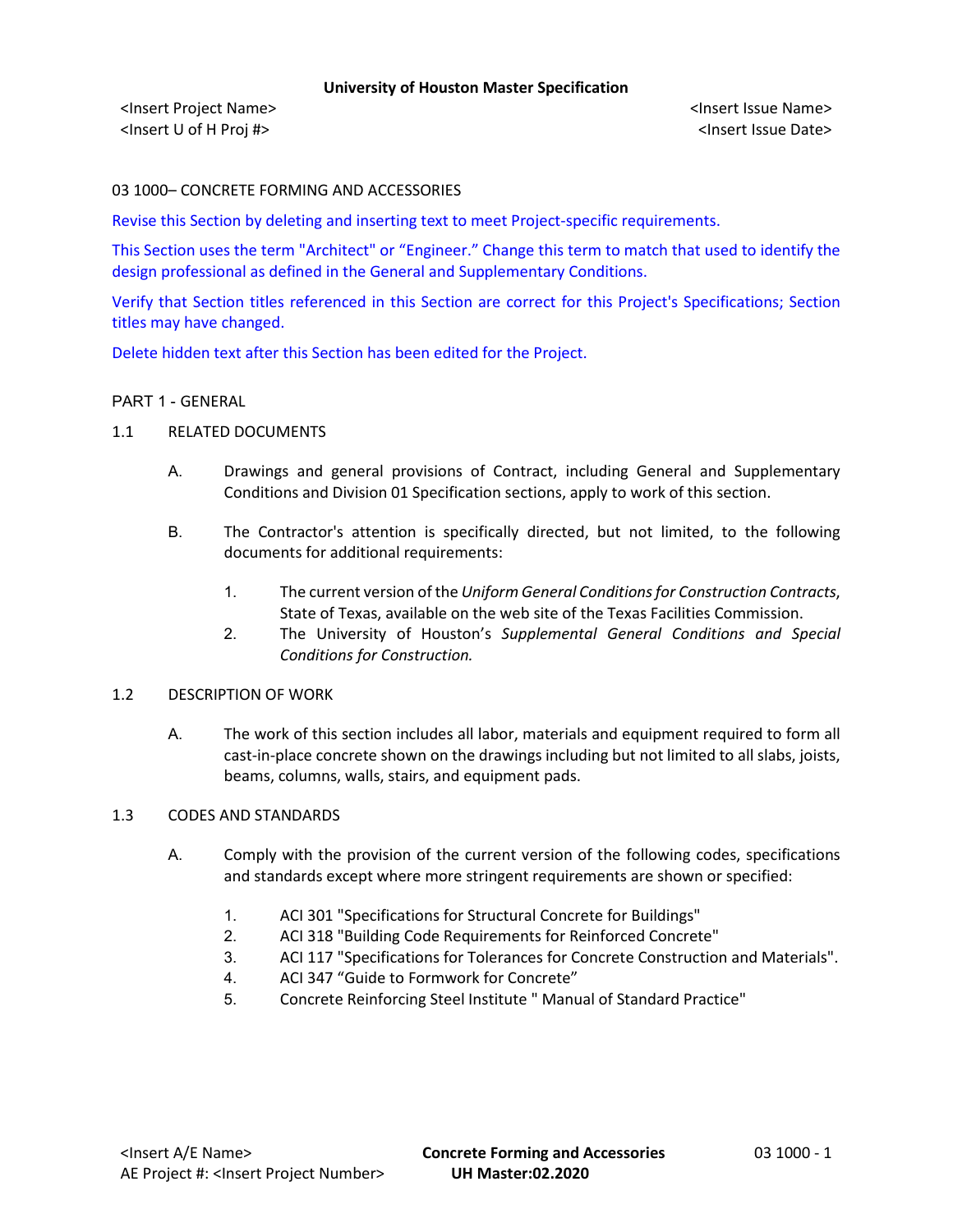<Insert Project Name> <Insert Issue Name> <Insert U of H Proj #> <Insert Issue Date>

### 1.4 RESPONSIBILITY

A. The design, construction and safety of all formwork shall be the responsibility of the General Contractor. All forms, shores, backshores, falsework, bracing, and other temporary supports shall be engineered to support all loads imposed including the wet weight of concrete, construction equipment, live loads, lateral loads due to wind and wet concrete imbalance. The Contractor shall also be responsible for determining when temporary supports, shores, backshores, and other bracing may be safely removed.

### 1.5 DESIGN RESPONSIBILITY

A. The design of all concrete formwork, formwork removal, shoring, and back-shoring requirements shall be performed by a registered professional engineer in the state of Texas and experienced in the design of concrete formwork. The Contractor shall employ the formwork engineer. Calculations, sealed by the registered professional engineer, shall be issued for Owner's record but will not be reviewed or returned.

### 1.6 ACTION SUBMITTALS

- A. Design Calculations: Submit for record calculations of all concrete formwork and the shoring plan sealed by a registered engineer in the state of Texas.
- B. Formwork Drawings: Formwork Drawings, prepared under the supervision and sealed by a registered professional engineer in the state of Texas, shall be submitted for Owners record and shall be reviewed by the Engineer for conformance to structural layout only. Such shop drawings shall indicate types of materials, sizes, lengths, connection details, design allowance for construction loads, anchors, form ties, shores, braces, construction joints, reveals, camber, openings, formwork coatings and all other pertinent information.
- C. Pan Form Shop Drawings: The Contractor shall submit pan shop drawings for Engineer's review and approval. Approval will be for conformance to structural layout only.
- D. Shoring Plan: Submit drawings to indicate the number of levels of shoring, proposed time and sequence of formwork and shore removal, minimum concrete strength for stripping of forms and shore removal, assumed construction loads, amount and layout of shores (specify whether backshores or re-shores), and length of time shores are to be left in place. This plan shall be strictly followed by the Contractor. Shoring plans are to be submitted for Owner's record and reviewed for impact to structure.

Retain paragraph and associated subparagraphs below if Project is to be LEED v4 certified.

- E. LEED Action Submittals (Projects authorized for LEED certification only)
	- 1. Building Product Disclosure and Optimization Sourcing of Raw Materials:
		- a. Leadership Extraction Practices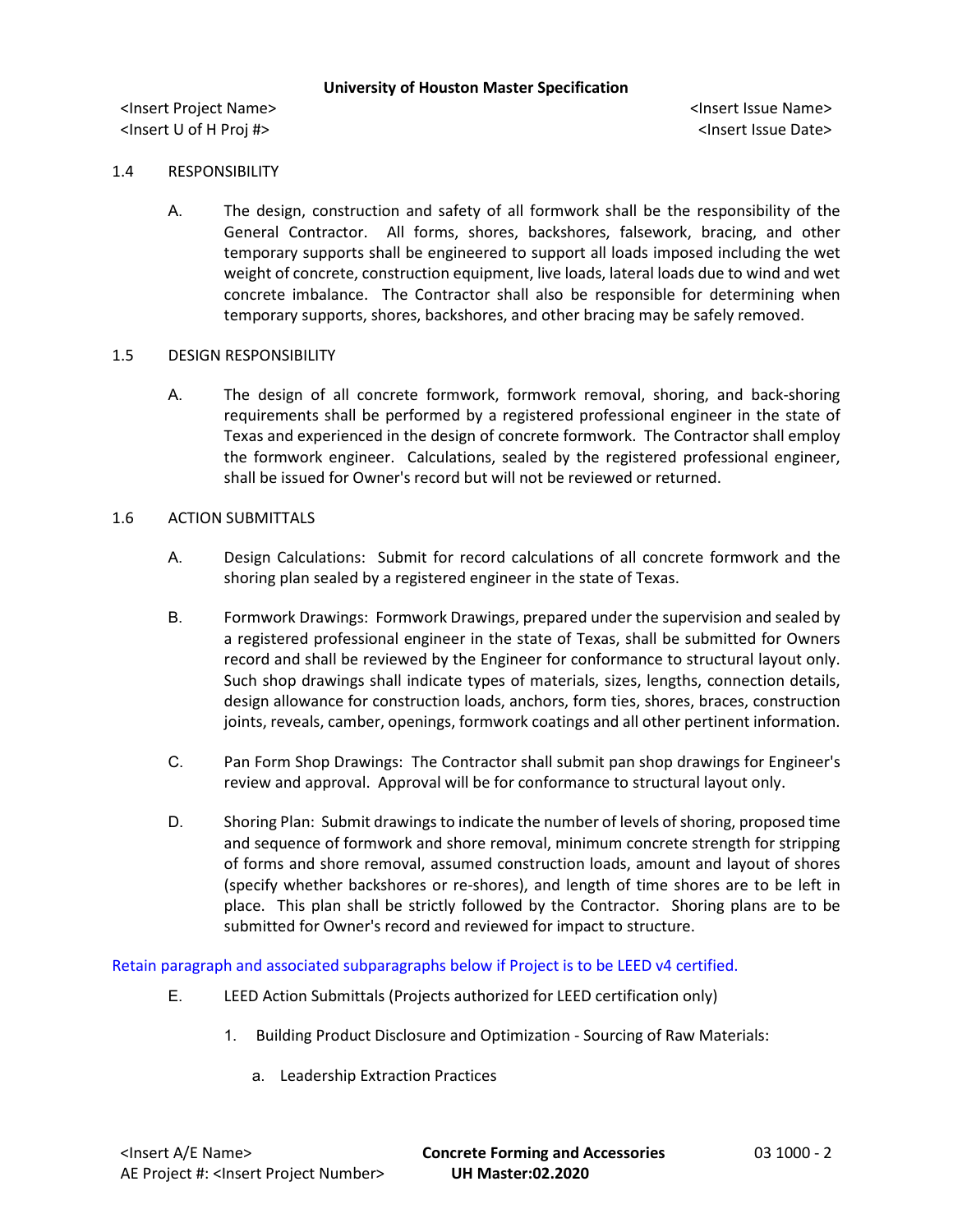<Insert Project Name> <Insert Issue Name> <Insert U of H Proj #> <Insert Issue Date>

- (1) Extended Producer Responsibility (EPR): Submit documentation indicating that manufacturers have a take back or recycling program for the product purchased.
- (2) Recycled Content: For products having recycled content, indicate percentages by weight of post-consumer and pre-consumer recycled content.
	- (a) Include statement indicating costs for each product having recycled content.
- b. Sourcing of Raw Materials: For products that are required to comply with requirements for regional materials, indicating location of material manufacturer and point of extraction, harvest, or recovery for each raw material.
	- (1) Include statement indicating distance to Project, cost for each regional material and the fraction by weight that is considered regional.
	- (2) Product Certificates: For materials manufactured within 100 miles of Project, indicating location of material manufacturer and point of extraction, harvest, or recovery for each raw material. Include distance to Project and cost for each raw material.
- 2. . Indoor Environmental Quality, Low Emitting Materials: Building Products must be tested and compliant with the California Department of Public-Health (CDPH) Standard Method V1.1-2010, using the applicable exposure scenario.
	- a. For paints, and coatings, wet applied, include printed statement of VOC content, showing compliance with the applicable VOC limits of the California Air Resources Board (CARB) 2007, Suggested Control Measure for Architectural Coatings or the South Coast Air Quality Management District (SCAQMD) Rule 113-2011.
	- b. Adhesives and Sealants: For wet applied on site products, submit printed statement showing compliance with the applicable chemical content requirements of SCAQMD Rule 1168, effective July 1, 2005 and rule amendment date of January 7, 2005.
		- (1) Product Data: For installation adhesives, indicating VOC content.
	- c. Alternative tests for VOC include ASTM D 2369-10, ISO 11890, ASTM D 6886-03; or ISO 11890-2.
	- d. Methylene Chloride and perchloroethylene may not be added to paints, coating, adhesive or sealants.
	- e. Provide General Emissions Evaluation certificates for adhesives, sealants showing compliance with California Department of Public Health v1.1 emissions testing or equivalent.
- 3. Laboratory Test Reports: For installation adhesives indicating compliance with requirements for low-emitting materials.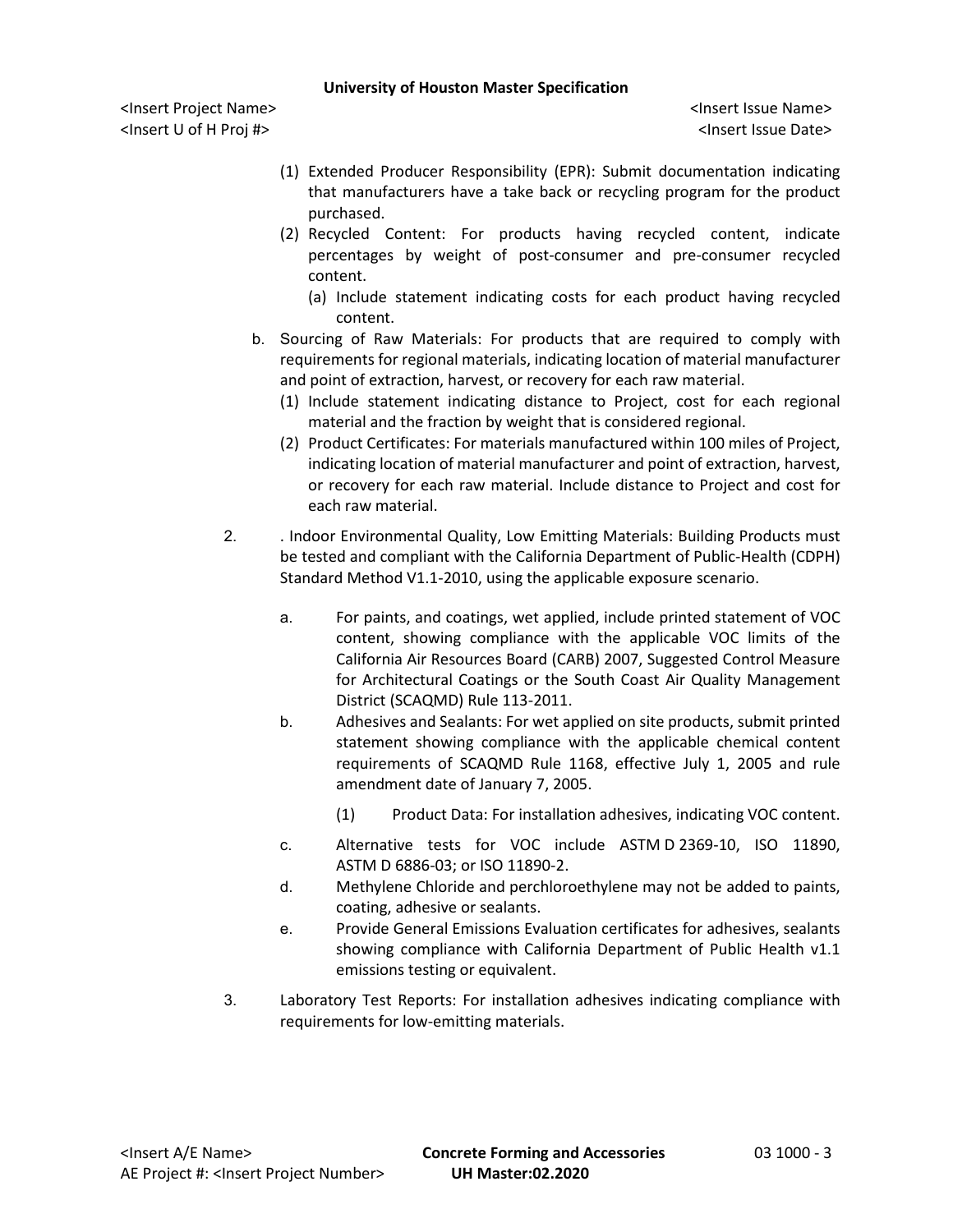<Insert Project Name> <Insert Issue Name> <Insert U of H Proj #> <Insert Issue Date>

### 1.7 INFORMATIONAL SUBMITTALS

Retain paragraph and associated subparagraphs below if Project is to be LEED v4 certified.

- A. LEED Informational Submittals:
	- 1. Building Product Disclosure and Optimization Sourcing of Raw Materials:
		- a. Raw Material Sources and Extraction Reporting: Submit Raw materials supplier corporate Sustainability Reports (CSRs); documenting responsible extraction; including extraction locations, long term ecologically responsible land use, commitment to reducing environmental harms from extraction and manufacturing processes, and a commitment to meeting applicable standards or programs that address responsible sourcing criteria.
			- (1) Submit manufacturers' self-declared reports.
			- (2) Submit third party verified corporate sustainability reports (CSR) using one of the following frameworks:
				- (a) Global Reporting Initiative (GRI) Sustainability Report
				- (b) Organization for Economic Co-operation and Development (OECD) Guidelines for Multinational Enterprises
				- (c) UN Global Compact
				- (d) ISO 26000
				- (e) USGBC approved program.
	- 2. Building Product Disclosure and Optimization Material Ingredients
		- a. Material Ingredient Optimization: Submit manufacturer's Environmental Product Declaration (EPD) or at least one of the following:
			- (1) GreenScreen V1.2 Benchmark: Third party report prepared by a licensed GreenScreen List Translator, or a full GreenScreen Assessment.
			- (2) Cradle to Cradle: Manufacturer's published literature for the product bearing the Cradle to Cradle logo.
			- (3) International Alternative Compliance Path REACH Optimization
			- (4) Declare: Manufacturer's completed Product Declaration Form
			- (5) Other programs approved by USGBC
		- b. Product Manufacturer Supply Chain Optimization: Submit documentation from manufacturers for products that go beyond material ingredient optimization as follows:
			- (1) Are sourced from product manufacturers who engage in validated and robust safety, health, hazard, and risk programs which at a minimum document at least 99 percent (by weight) of the ingredients used to make the building product or building material, and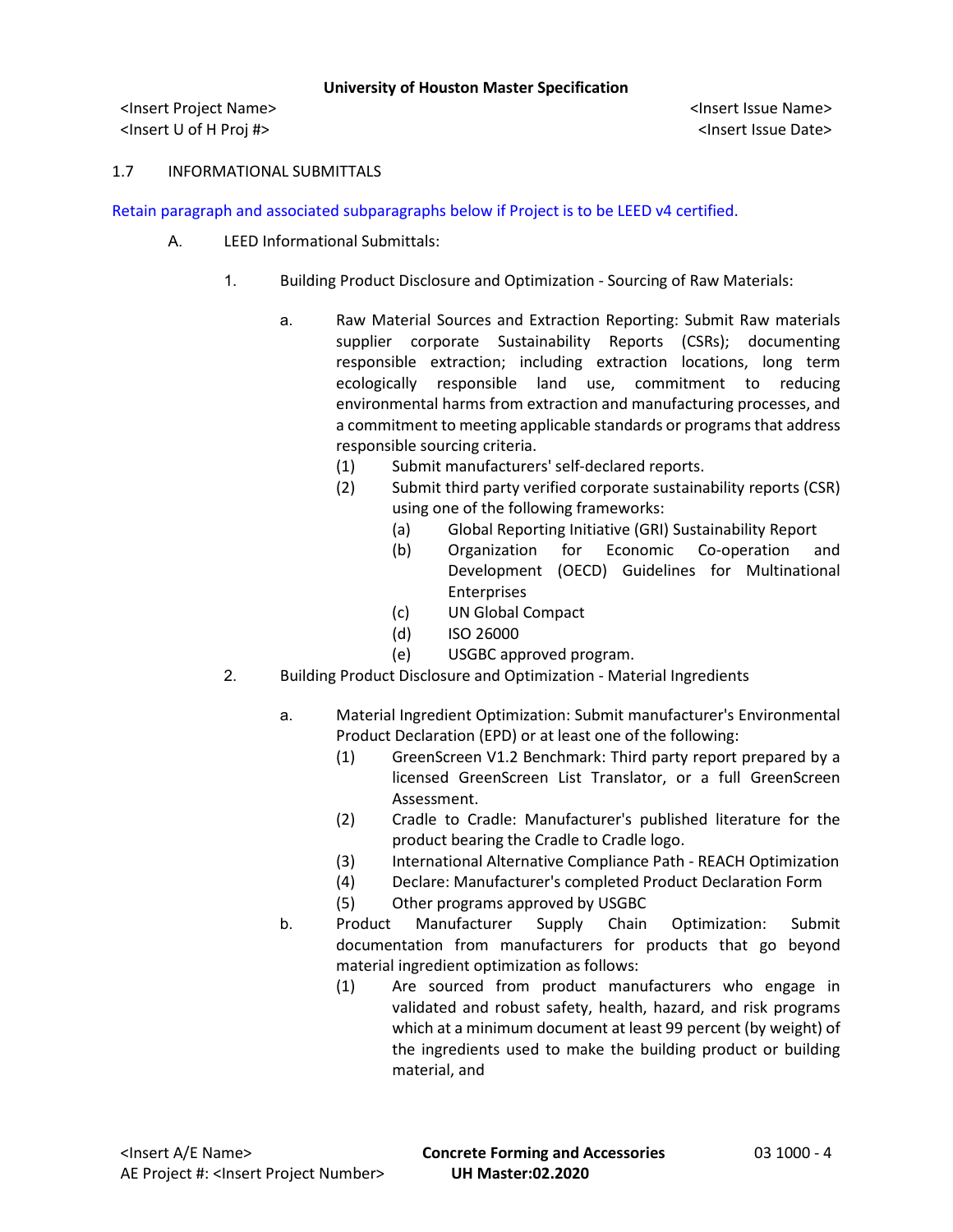<Insert Project Name> <Insert Issue Name> <Insert U of H Proj #> <Insert Issue Date>

- (2) Are sourced from product manufacturers with independent third party verification of their supply chain that at a minimum verifies:
	- (a) Processes are in place to communicate and transparently prioritize chemical ingredients along the supply chain according to available hazard, exposure and use information to identify those that require more detailed evaluation
	- (b) Processes are in place to identify, document, and communicate information on health, safety and environmental characteristics of chemical ingredients
	- (c) Processes are in place to implement measures to manage the health, safety and environmental hazard and risk of chemical ingredients
	- (d) Processes are in place to optimize health, safety and environmental impacts when designing and improving chemical ingredients
	- (e) Processes are in place to communicate, receive and evaluate chemical ingredient safety and stewardship information along the supply chain
	- (f) Safety and stewardship information about the chemical ingredients is publicly available from all points along the supply chain.

# PART 2 - PRODUCTS

# 2.1 PAN FORMS

- A. Specification: Unless specified otherwise, concrete joist construction shall conform to current version of Manual of Standard Practice, Chapter 10, as published by CRSI.
- B. Material and Pan Type:
	- 1. Material: Pans shall be fabricated either of steel that is free of dents, irregularities, sag and rust or of glass-fiber reinforced plastic that is molded under pressure with matched dies. Pan forms allowing warped surfaces, leakage of concrete at joints, and uneven surfaces beyond tolerance levels will not be acceptable.
	- 2. Subject to pan tolerance and the surface finish required by the surface finish class SF-1.0 as shown on the drawings, pan forms may be either new pans or reconditioned pans at Contractor's option. Forms may be "long forms", "flange forms", "long flange forms", or "adjustable forms" at Contractor's option. Pan splices may be lapped, reinforced butt jointed, or semi-butt jointed (using end caps welded back-to-back with 2" maximum distance between pan ends). The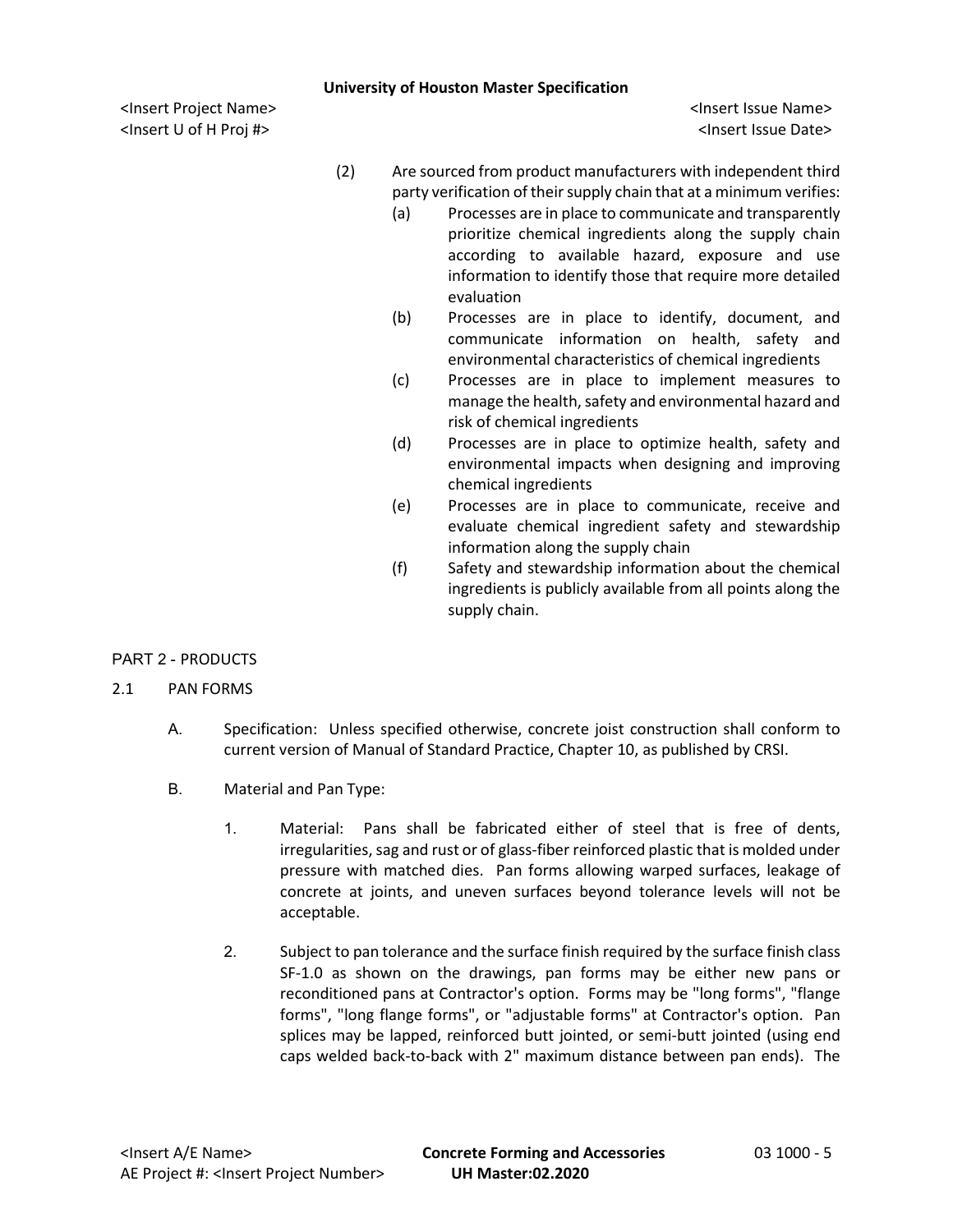<Insert Project Name> <Insert Issue Name> <Insert U of H Proj #> <Insert Issue Date>

maximum number of joints in any bay shall be four located at approximately the one-fifth points in each bay.

- 3. Subject to pan tolerance and the surface finish required by the surface finish class SF-1.1 as shown on the drawings, pan forms in exposed areas shall be new pans and pan forms in unexposed areas may be reconditioned pans. Forms may be "long forms", "flange forms", "long flange forms", or "adjustable forms" at Contractor's option. Pan splices may be lapped, reinforced butt jointed, or semibutt jointed (using end caps welded back-to-back with 2" maximum distance between pan ends). The maximum number of joints in any bay shall be four located at approximately the one-fifth points in each bay.
- 4. New Pans. All pan forms used in areas designated to have Surface Finish-2.3 shall be new pans either one piece continuous from beam to beam or beam to header ("long forms", "long flange forms", or "adjustable forms") without splices or with reinforced butt joint spliced. "Flange forms" are not acceptable, nor will forms be permitted that are lapped spliced or semi-butt joint spliced (using end caps welded back-to-back). Pans shall meet tolerances and the surface finish required for surface finish class 2.3.
- 5. New Pans. All pan forms used in areas designated to have Surface Finish-3.3 shall be new pans either one piece continuous from beam to beam or beam to header ("long forms", "long flange forms", or "adjustable forms") without splices or reinforced butt joint spliced. "Flange forms" are not acceptable, nor will forms be permitted that are lapped spliced or semi-butt joint spliced (using end caps welded back-to-back). Pans shall meet tolerances and the surface finish required for surface finish class 3.3.

The pan form surfaces specified herein are intended to be architecturally

# 2.2 FORM-FACING MATERIALS

- A. Smooth-Formed Finished Concrete: Unless otherwise specified, formwork for exposed concrete surfaces as defined by the Surface Finish Class noted on the drawings, shall consist of plywood, metal, metal framed plywood, or other acceptable surface. Formwork shall provide a continuous straight and smooth surface conforming to the joint system as specified on the Architect's drawings. Form material shall have sufficient thickness to withstand pressure of concrete without bow or deflection. Plywood shall be exterior grade plywood panels, suitable for concrete forms, complying with U.S. Product Standard PS-1, each piece bearing a legible inspection trademark, and as follows:
	- 1. Phenolic Surface Film Overlay over Hardwood Face, Class 1 or better.
	- 2. High Density Overlay (100/30 min. rating) on Hardwood Face, Class 1or better.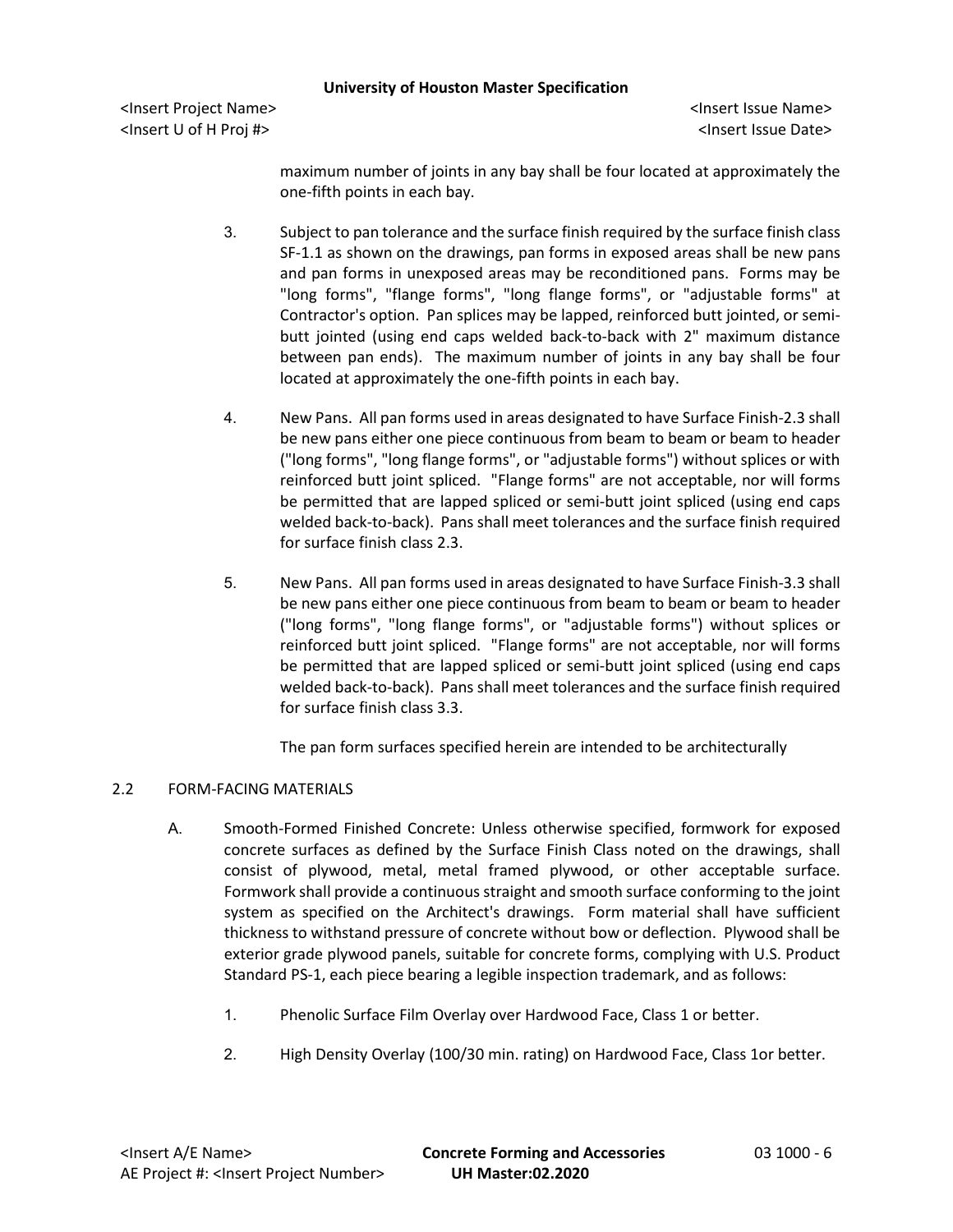<Insert Project Name> <Insert Issue Name> <Insert U of H Proj #> <Insert Issue Date>

- 3. High Density Overlay (100/30 min. rating) on Softwood Face, Class 1 or better
- 4. Medium Density Overlay on Hardwood Face, Class 1 or better, mill-release agent treated and edge sealed.
- 5. Medium Density Overlay on Softwood Face, Class 1 or better, mill-release agent treated and edge sealed.
- 6. Structural 1, B-B, or better, mill oiled and edged sealed.
- 7. "B-B (Concrete Form) Plywood", Class 1, or better, mill-oiled and edge sealed.
- B. Non-specific formed concrete: Unless otherwise specified, the default finish for formed surfaces shall be rough-form finish constructed with plywood, lumber, metal or other acceptable material. Lumber shall be dressed on at least two edges and one side for tight fit. The minimum grade shall be B-C, exterior grade.
- C. Textured-form finished concrete: For exposed surfaces as noted on the drawings provide units of form face design, size, arrangement and configuration that matches Architect's control sample. Provide solid backing and form supports to ensure stability of textured form liners. See Architect's drawings, specifications and control sample for special form textured finish concrete.

# 2.3 CYLINDRICAL COLUMNS AND SUPPORTS

A. Round section members shall be formed with metal or fiberglass, unless otherwise specified. Units shall have sufficient wall thickness to resist loads imposed by wet concrete without detrimental deformation.

# 2.4 FORMWORK COATINGS

A. Formwork coatings shall be a commercial formulation that will not bond with, stain, nor adversely affect concrete surfaces or impair subsequent treatment of concrete surfaces requiring bond or adhesion, nor impede curing with water or curing compounds. Provide a product that has a maximum VOC (Volatile Organic Compounds) of 50 g/l but not greater than that permitted by the local government agency having jurisdiction in the area where the project is located.

Products: Subject to compliance with requirements, provide one of the following:

"Bio-Release EF", Dayton Superior "Farm Fresh", Unitex "Form-Eze Natural", The Euclid Chemical Company, Inc. "Bio-Form", Universal Form Clamp "Aqua Blue", US Spec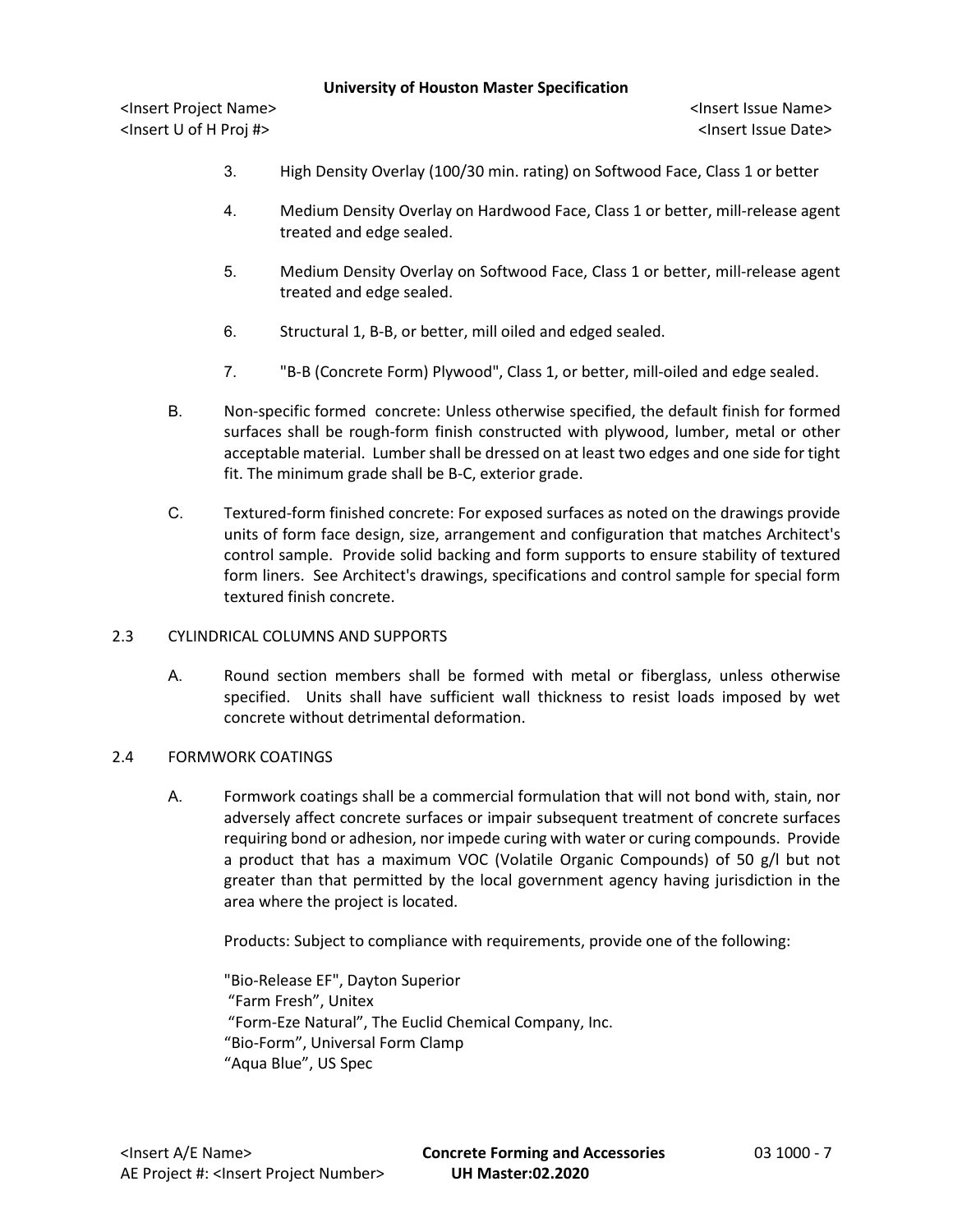<Insert Project Name> <Insert Issue Name> <Insert U of H Proj #> <Insert Issue Date>

### 2.5 NAILS AND FASTENERS

A. Use only galvanized nails and fasteners for securing formwork in structures exposed to weather or unconditioned spaces such as garages, canopies and porte-cocheres.

### 2.6 FORM TIES

- A. Factory-fabricated, removable or snap-off metal or glass-fiber-reinforced plastic form ties designed to resist lateral pressure of fresh concrete on forms and to minimize spalling of concrete on removal.
	- 1. Exposed Surfaces: For surfaces designated with Surface Finish Class SF-2.x or SF-3.x , furnish units that will leave no portion of the tie closer than 3/4 inch to the plane of the concrete surface and that will leave holes not larger than 1 inch in diameter in concrete surface when the ends or end-fasteners have been removed.
	- 2. Dampproofed Surfaces: Furnish ties with integral water-barrier plates to walls indicated to receive dampproofing or waterproofing.
	- 3. Exposed to Weather or Unconditioned Space: Provide removable, glass-fiberreinforced plastic, stainless steel, or galvanized form ties that will leave no corrodible metal closer than 1 1/2 inches in surfaces that will be exposed to weather or in an unconditioned space in the final structure. The ties shall leave holes no larger than 1 inch in diameter in concrete surfaces when the ends or end-fasteners are removed.

#### 2.7 CHAMFER STRIPS

A. Provide wood, metal, PVC, or rubber strips, % by % inch, minimum.

# PART 3 - EXECUTION

# 3.1 FABRICATION AND CONSTRUCTION

- A. Design, erect, support, brace and maintain formwork, according to ACI 301, to support vertical, lateral, static, and dynamic construction loads that might be applied until the concrete structure can support such loads.
- B. Construct forms to sizes, shapes, lines and dimensions shown, and to obtain accurate alignment, location, grades, level and plumb work in finished structures. Provide for openings, offsets, sinkages, keyways, recesses, moldings, rustications, reglets, chamfers,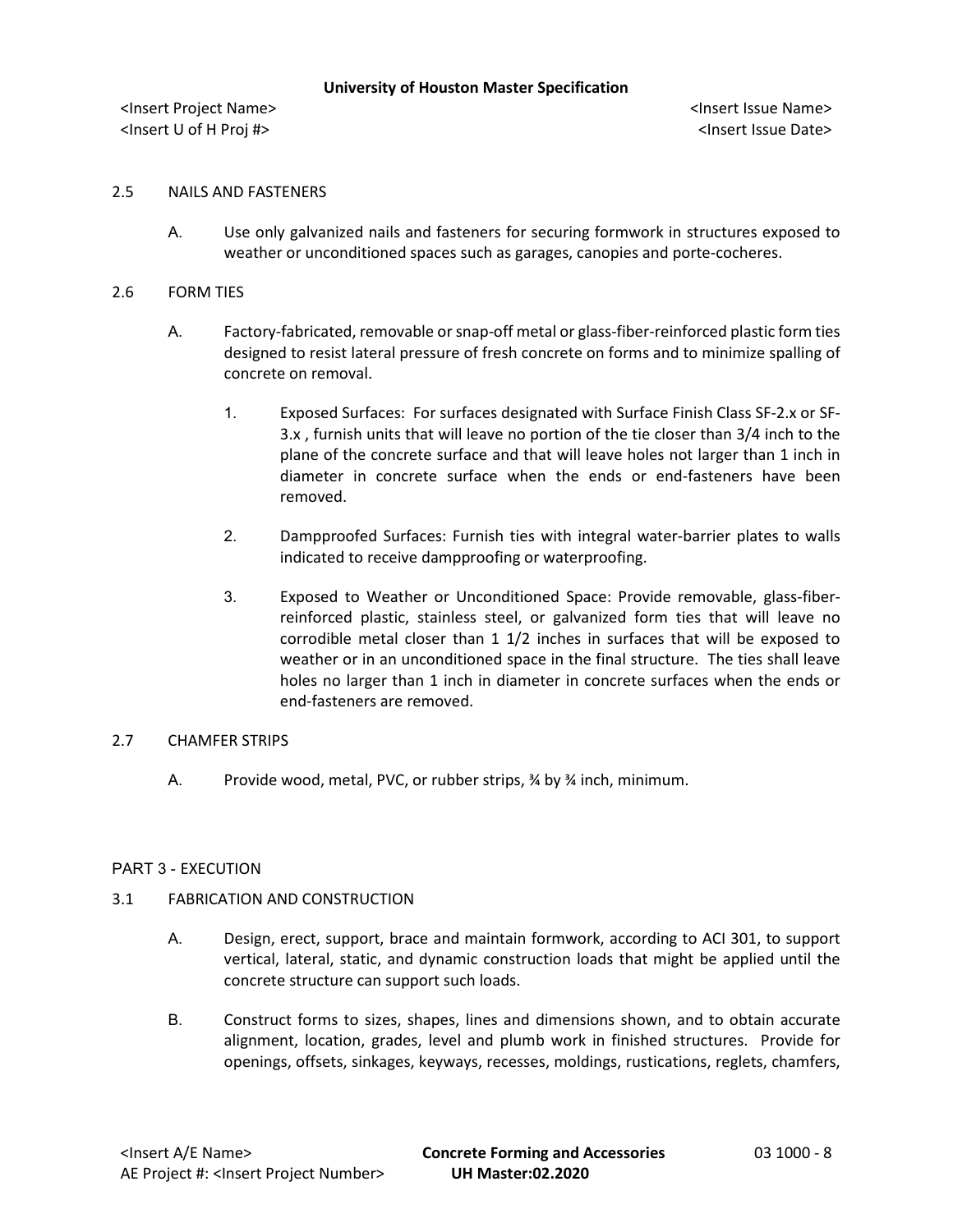<Insert Project Name> <Insert Issue Name> <Insert U of H Proj #> <Insert Issue Date>

blocking, screeds, bulkheads, anchorages and inserts and other features required in work. Use selected materials to obtain required finishes. Solidly butt joints and provide backup at joints to prevent leakage of cement paste.

- C. Fabricate forms for easy removal without hammering or prying against concrete surfaces. Provide crush plates or wrecking plates where stripping may damage cast concrete surfaces. Provide top forms for inclined surfaces steeper than 1.5 horizontal to 1 vertical. Kerf wood inserts for forming keyways, reglets, recesses, and the like, to prevent swelling and for easy removal.
- D. Set edge forms, bulkheads, and intermediate screed strips for slabs to achieve required elevations and slopes in finished concrete surfaces. Provide and secure units to support screed strips; use strike-off templates or compacting-type screeds.
- E. Provide temporary openings where interior area of formwork is inaccessible for cleanout, for inspection before concrete placement, and for placement of concrete. Securely brace temporary openings and patch forms to prevent loss of concrete mortar. Locate temporary openings on forms at inconspicuous locations.
- F. Chamfer exposed corners and edges as indicated, using specified chamfer strips fabricated to produce uniform smooth lines and tight edge joints.
- G. Provisions for Other Trades: Provide openings in concrete formwork to accommodate work of other trades. Coordinate size and location of openings, recesses and chases from trades providing such items. Accurately place and securely support items built into forms.
- H. Pan Form Fabrication and Construction:
	- 1. Factory fabricate pan form units to specified sizes and shapes as indicated on the drawings. Units shall be designed for easy removal without damaging placed concrete. Units shall be properly shored and adjoining pan units shall be blocked if required to prevent lateral or vertical deflection of formwork during concrete placement.
	- 2. Load Distribution Ribs: Provide load distribution ribs at least 5" wide for all pans 30" wide and narrower and elsewhere where indicated on the drawings. Minimum rib spacing shall be:
		- a. None in spans less than 20 feet.
		- b. One near the center of spans 20 to 30 feet.
		- c. Two near the third points of spans over 30 feet.

Discontinue ribs between two adjacent joists or beams that have differences in span larger than 33%, between a joist and an adjacent parallel wall, and between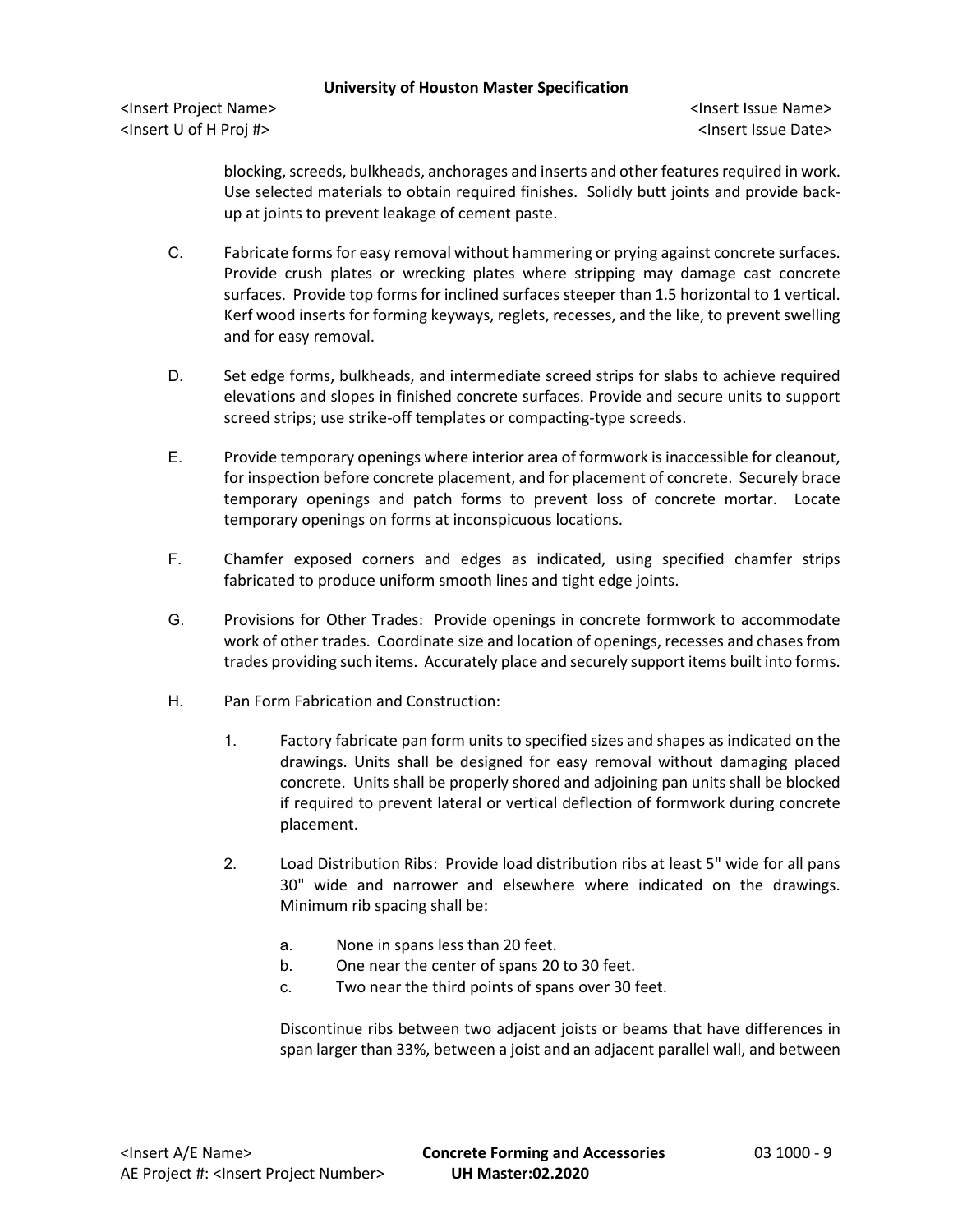<Insert Project Name> <Insert Issue Name> <Insert U of H Proj #> <Insert Issue Date>

a joist and an adjacent parallel beam that is 1  $\frac{1}{2}$  or more times wider than the joist.

## 3.2 CLEANING AND TIGHTENING

A. Thoroughly clean forms and adjacent surfaces to receive concrete. Remove chips, wood, sawdust, dirt, and all other debris just prior to concrete placement. Retighten forms and bracing prior to concrete placement as required to prevent mortar leaks and maintain proper alignment.

# 3.3 CLEANING AND RE-USE OF FORMS

A. Forms reused in the work shall be repaired and cleaned. Split, frayed, delaminated, or otherwise damaged facing material will not be acceptable for exposed surfaces. Forms intended for successive concrete placement shall have surfaces cleaned, fins and laitance removed, and joints tightened to avoid surface offsets. New form coating compound shall be applied to reused forms. Thin form-coating compounds only with thinning agent of type, and in amount, and under conditions of form-coating compound manufacturer's directions. Do not allow excess form-coating material to accumulate in forms or to come into contact with in-place concrete surfaces against which fresh concrete will be placed. Apply in compliance with manufacturer's instructions. Coat steel forms with a nonstaining, rust-preventative form oil or otherwise protect against rusting. Rust-stained steel formwork is not acceptable.

# 3.4 TOLERANCES

- A. Unless specified otherwise, all tolerances for concrete formwork shall conform to ACI Standard 117, "Standard Tolerances for Concrete Construction and Materials". Before concrete placement the Contractor shall check lines and levels of erected formwork and make any corrections and adjustments as required to ensure proper size and location of concrete members and stability of forming systems. During concrete placement the Contractor shall check formwork and supports to ensure that forms have not displaced and that completed work will be within specified tolerances.
- B. Construct forms so as to limit the offset between adjacent pieces of formwork facing material in accordance with the surface tolerance class as defined in ACI 117 corresponding to the surface finish class noted on the drawings. The offset limits shall apply to both abrupt and gradual variations in the surface.
- C. Pan Construction Surface Tolerance: Discontinuities in the concrete surface formed by pan construction shall be limited to the values noted in the surface tolerance classes of ACI 117 corresponding to the surface finish classes noted on the drawings.
- D. Prior to each concrete pour, the Contractor shall engage a qualified surveyor to verify that work is within specified tolerances.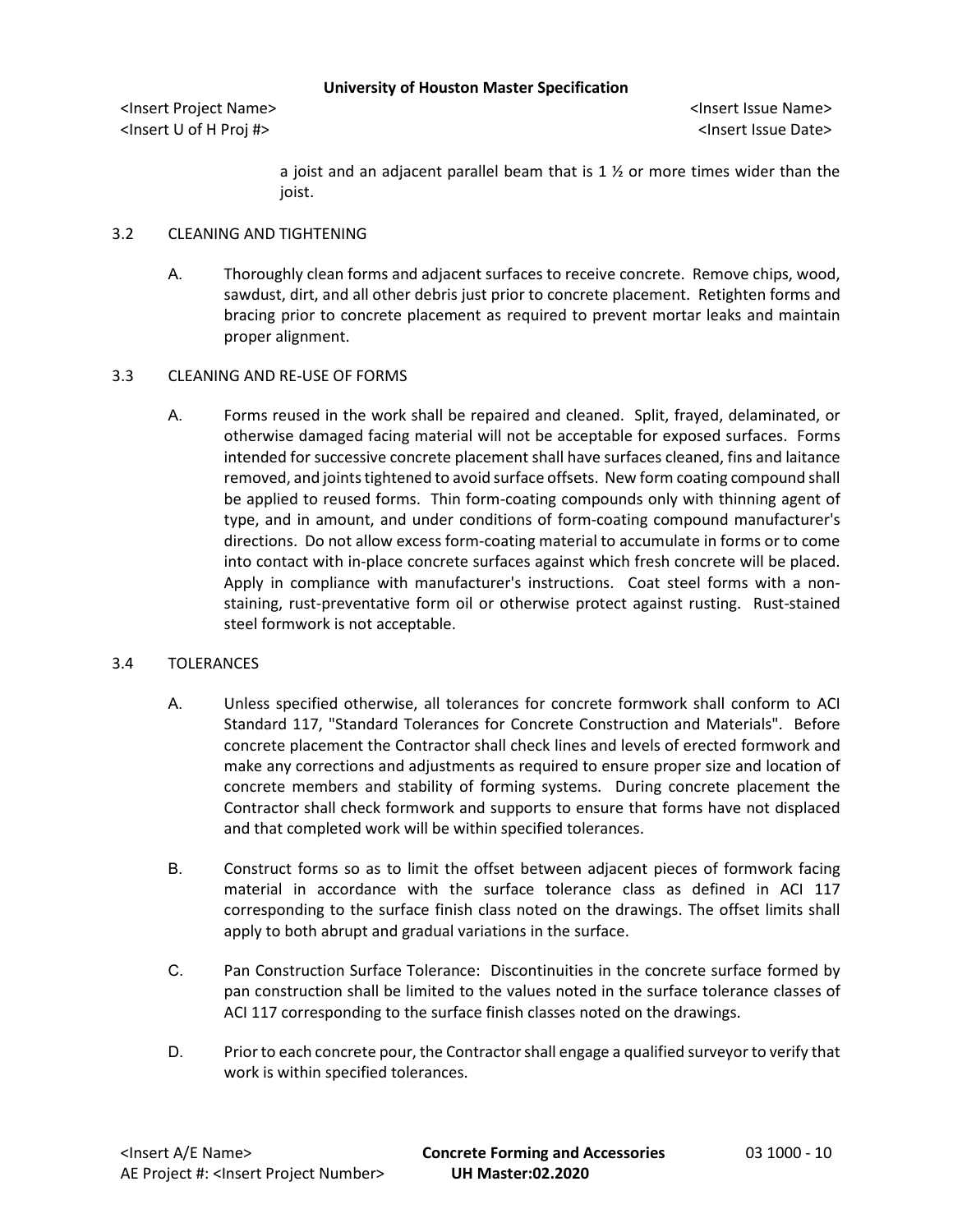<Insert Project Name> <Insert Issue Name> <Insert U of H Proj #> <Insert Issue Date>

### 3.5 SHORES AND SUPPORTS

- A. Definitions
	- 1. Shores: Vertical or inclined support members designed to carry the weight of formwork, concrete, and construction loads above.
	- 2. Re-shores: Shores placed snugly under a stripped concrete structural member after the original forms and shores have been removed from the member, thus requiring the member to carry its own weight and superimposed construction loads at the time of installation. Re-shores are assumed to carry no load at the time of installation. After the installation of re-shores, superimposed construction loads are assumed to be distributed among all members connected by re-shores.
	- 3. Backshores: Shores placed snugly under a stripped concrete structural member after the original formwork and shores have been removed from a small area without allowing the structural member to deflect or support its own weight or superimposed construction loads. It is assumed that backshores carry the same load as that carried by the original shores they replace.

Comply with requirements of ACI 301 for shoring, reshoring and back-shoring in concrete construction and as herein specified where more stringent.

- B. Design: Shores and re-shores or backshores must be designed to carry all loads transmitted to them. A rational analysis should be used to determine the number of floors to be shored, re-shored, or back-shored, subject to the minimums stated in the following paragraph, and to determine the loads transmitted to the floors, shores and re-shores or backshores as a result of the construction sequence. The analysis should consider, but should not necessarily be limited to, the following:
	- 1. Structural design load of the slab or member including live load, partition loads, and other loads for which the engineer designed the slab. The live load reduction factors for the design of certain members are shown on the structural drawings. The reduced live load and an allowance for construction loads shall be taken into consideration when performing the analysis.
	- 2. Dead load weight of the concrete and formwork.
	- 3. Construction live loads, such as placing crews and equipment or stored materials.
	- 4. Design strength of concrete specified.
	- 5. Cycle time between placement of successive floors.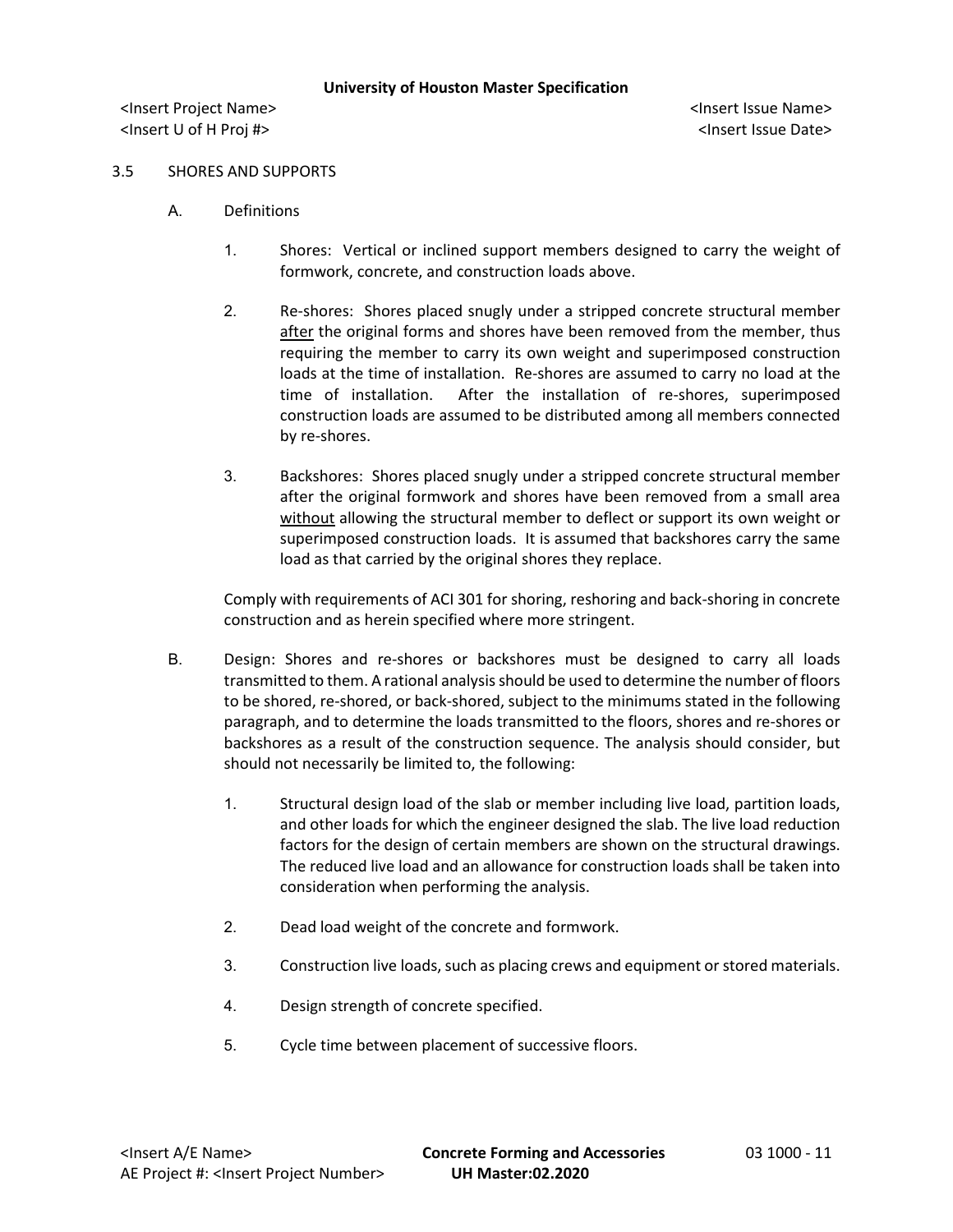<Insert Project Name> <Insert Issue Name> <Insert U of H Proj #> <Insert Issue Date>

- 6. Strength of concrete at time it is required to support shoring loads from above.
- 7. The distribution of loads between floors, shores, and re-shores or backshores at the time of placing concrete, stripping formwork, and removal of re-shoring or back-shoring.
- 8. Span of slab or structural member between permanent supports.
- 9. Type of formwork systems, i.e., span of horizontal formwork components, individual shore loads, etc.
- 10. Minimum age where appropriate.
- 11. Alignment of shores. Where possible, Shores for any floor shall be placed directly above previously placed shores so that load will be transferred directly to such shores.

#### 3.6 REMOVAL OF FORMS AND SUPPORTS

- A. Determination by Contractor's Registered Engineer: The Contractor's registered engineer shall determine and submit for Owner's record the time and sequence of formwork and shore removal subject to the criteria as specified below. The submittal shall clearly distinguish between reshoring and back-shoring procedures.
- B. Determining *in situ* Strength of Concrete: The General Contractor shall be responsible for making and curing concrete cylinders, cured under field conditions, for the purpose of determining concrete strength at time of form and shore removal. Such cylinders shall be made by the Contractor and tested by his testing laboratory. Alternatively, the *in situ* strength of concrete may be determined by the Maturity Method following the requirements of ASTM C 1074. An acceptable system for this method is the "*intelli*Rock" system manufactured and supplied by Engius Constructive Intelligence of Stillwater, OK.
- C. Records of Weather Conditions: The General Contractor shall be responsible for keeping records of weather conditions to be used in the decision on when to remove forms.
- D. Formwork Not Supporting Concrete: Formwork not supporting concrete such as sides of beams, walls, columns and similar parts of the structure, may be removed after cumulatively (not necessarily consecutively) curing at a concrete temperature not less than 50°F for 12 hours after placing concrete, provided the concrete is sufficiently hard so as not to be damaged by form removal operations and provided curing and protection operations are maintained. If ambient air temperatures remain below 50°F, if retarding agents are used, or if Type II and Type V Portland cement is used, then this specified minimum period should be increased as required to safely remove the forms without damage to the concrete. Where such forms also support formwork for slab or beam soffits, the removal times of the latter shall govern.